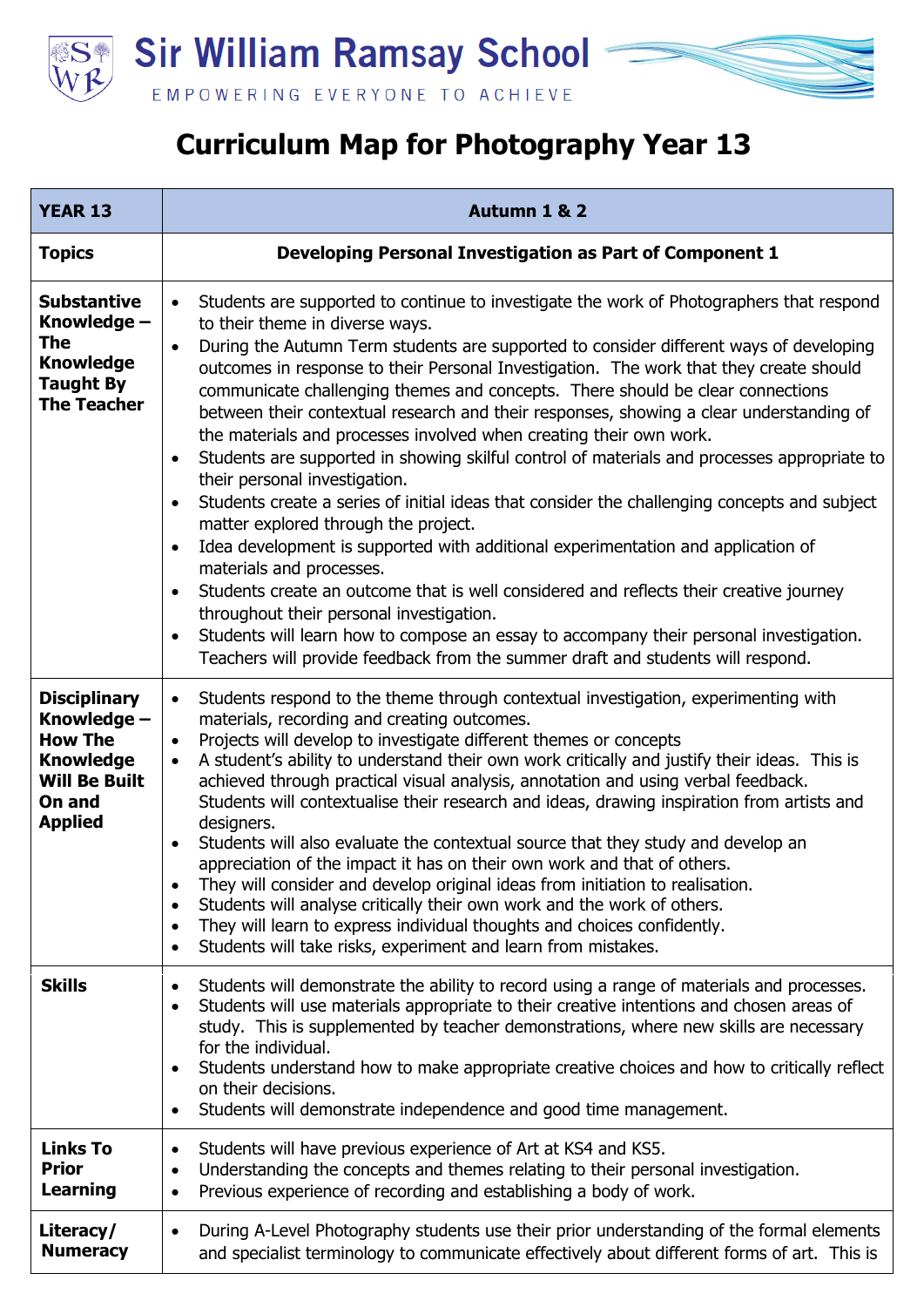|                                   | then built on through the A-Level with additional terms that relate to the different<br>specialisms.<br>Key terminology should be used frequently in their writing. This should be apparent when<br>$\bullet$<br>breaking down the work of others or pieces that they have created.<br>Students will need to have good time management and understand how long processes<br>$\bullet$<br>take for them to be completed to an acceptable standard.<br>Students are confident when using writing frames to structure their communication. They<br>$\bullet$<br>can communicate about their work and the work of others effectively. Students continue<br>to describe, relate, analyse, interpret and evaluate work. Students provide written<br>communication through their sketchbooks to explain their creative journey and their<br>thought process.<br>Students will read from websites, sketchbooks and literature to stimulate artwork.<br>$\bullet$<br>Students will read from instructions to understand how to use certain materials or to<br>follow health and safety notices.<br>As students become more confident using new materials and process, they will understand<br>$\bullet$<br>how to successfully measure and use quantities of materials to create outcomes.<br>Students must write an essay that accompanies their personal investigation. The essay<br>should reflect their ability to communicate about the visual arts and concepts investigated<br>in their own work. |
|-----------------------------------|-------------------------------------------------------------------------------------------------------------------------------------------------------------------------------------------------------------------------------------------------------------------------------------------------------------------------------------------------------------------------------------------------------------------------------------------------------------------------------------------------------------------------------------------------------------------------------------------------------------------------------------------------------------------------------------------------------------------------------------------------------------------------------------------------------------------------------------------------------------------------------------------------------------------------------------------------------------------------------------------------------------------------------------------------------------------------------------------------------------------------------------------------------------------------------------------------------------------------------------------------------------------------------------------------------------------------------------------------------------------------------------------------------------------------------------------------------------------------------------------------|
| <b>Cross</b><br><b>Curricular</b> | There is the potential for cross curricular opportunities but this is dependent on the<br>$\bullet$<br>themes explored by students.                                                                                                                                                                                                                                                                                                                                                                                                                                                                                                                                                                                                                                                                                                                                                                                                                                                                                                                                                                                                                                                                                                                                                                                                                                                                                                                                                             |
| <b>Assessment</b>                 | The Assessment Objectives (AOs) are used to assess Component 1. Students are<br>$\bullet$<br>assessed against their ability to investigate, experiment, record and create outcomes.<br>Teacher feedback is ongoing for all coursework; this is through written or verbal methods.<br>$\bullet$<br>Component 1 will be assessed internally and then a sample will be moderated by the<br>$\bullet$<br>Examiner.                                                                                                                                                                                                                                                                                                                                                                                                                                                                                                                                                                                                                                                                                                                                                                                                                                                                                                                                                                                                                                                                                  |

| <b>YEAR 13</b>                                                                                         | Spring 1 & 2<br><b>Summer</b>                                                                                                                                                                                                                                                                                                                                                                                                                                                                                                                                                                                                                                                                                                                                                                                                                                                                                                                                                                                                                                                     |
|--------------------------------------------------------------------------------------------------------|-----------------------------------------------------------------------------------------------------------------------------------------------------------------------------------------------------------------------------------------------------------------------------------------------------------------------------------------------------------------------------------------------------------------------------------------------------------------------------------------------------------------------------------------------------------------------------------------------------------------------------------------------------------------------------------------------------------------------------------------------------------------------------------------------------------------------------------------------------------------------------------------------------------------------------------------------------------------------------------------------------------------------------------------------------------------------------------|
| <b>Topics</b>                                                                                          | Component 2 - This is an externally set assignment, with the theme allocated by<br>the exam board.                                                                                                                                                                                                                                                                                                                                                                                                                                                                                                                                                                                                                                                                                                                                                                                                                                                                                                                                                                                |
|                                                                                                        | Students respond to the theme through contextual investigation, experimenting<br>with materials, recording and creating outcomes. Projects will develop to<br>incorporate different themes.                                                                                                                                                                                                                                                                                                                                                                                                                                                                                                                                                                                                                                                                                                                                                                                                                                                                                       |
| <b>Substantive</b><br>Knowledge -<br>The<br><b>Knowledge</b><br><b>Taught By</b><br><b>The Teacher</b> | Students will be provided a theme by the exam board. The paper provides examples of<br>$\bullet$<br>how the theme can be interpreted differently, through specialisms and subject matter.<br>Students will be supported in using their established investigative skills to understand the<br>theme and how they want to interpret it.<br>Students will investigate the work of photographers they link to the theme. Students will<br>$\bullet$<br>use teacher feedback and advice when making these initial decisions.<br>Students will apply their understanding of key terminology to communicate effectively and<br>$\bullet$<br>explain their creative thought process.<br>Students will respond to their initial research and create outcomes that use materials and<br>$\bullet$<br>processes appropriate to their photographers.<br>Students use their research as a starting point for developing their own ideas. They will<br>$\bullet$<br>create a series of initial designs and then incorporate additional techniques to support the<br>development of their ideas. |
| <b>Disciplinary</b><br>Knowledge -<br><b>How The</b>                                                   | They will consider and develop original ideas from initiation to realisation.<br>$\bullet$<br>Students will analyse critically their own work and the work of others. This is achieved<br>$\bullet$<br>through practical visual analysis, annotation and using verbal feedback.                                                                                                                                                                                                                                                                                                                                                                                                                                                                                                                                                                                                                                                                                                                                                                                                   |